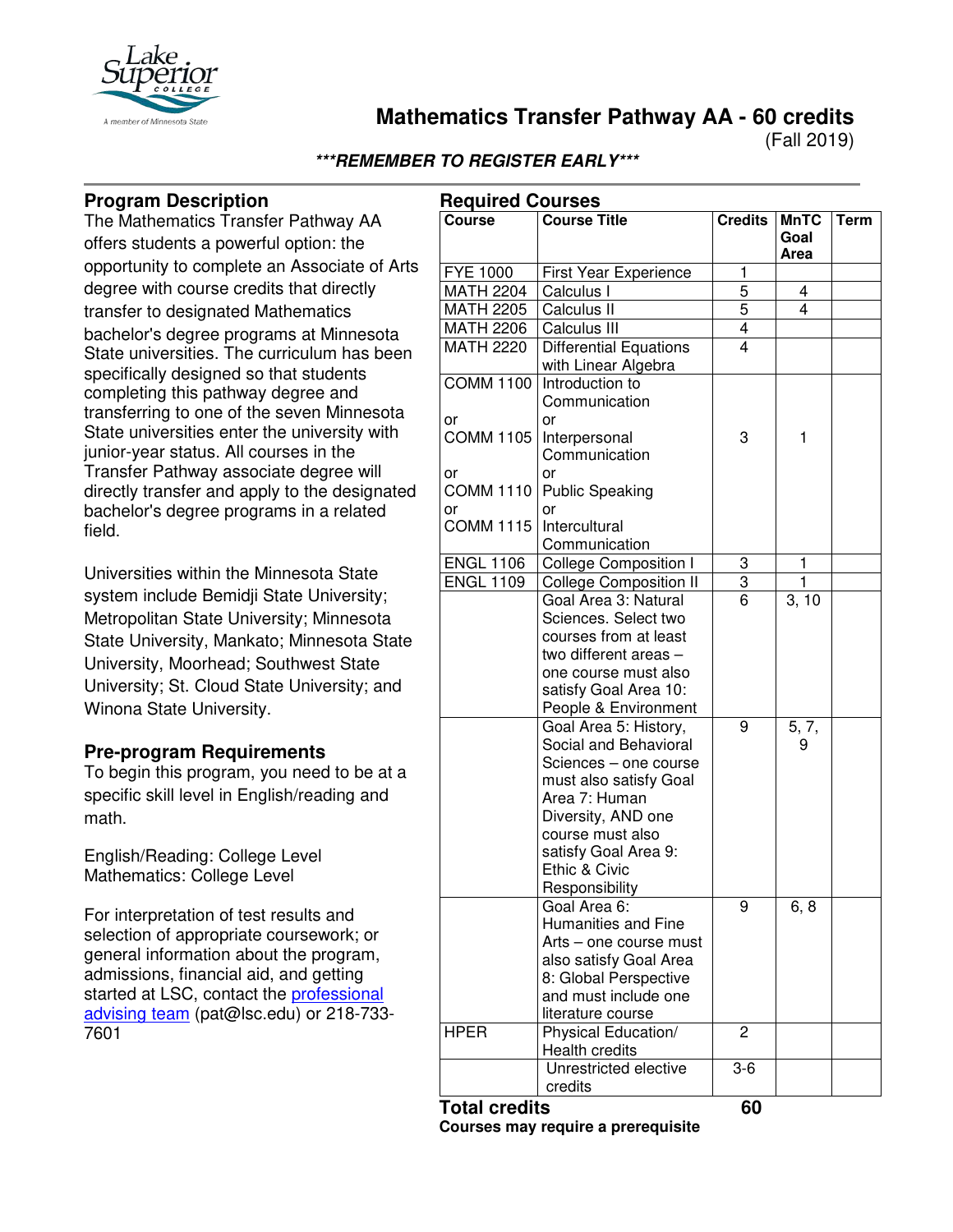

(Fall 2019)

### **\*\*\*REMEMBER TO REGISTER EARLY\*\*\***

#### **Program Outcomes**

A student completing Lake Superior College's Mathematics Transfer Pathway AA and transferring into a designated bachelor's program at a Minnesota State University will have junior standing and may complete the bachelor's degree program with an additional amount of credits appropriate to the university attended. You will be able to transfer to the following Minnesota State Universities:

Bemidji State University: Mathematics, BS

Metropolitan State University: Industrial and Applied Mathematics, BS

Minnesota State University Moorhead: Mathematics, BA; Mathematics, BS

Minnesota State University, Mankato: Mathematics, BS

Southwest Minnesota State University: Mathematics, BA

St. Cloud State University: Mathematics, BA

Winona State University: Mathematics, BA

In order to graduate and be guaranteed admission to a Minnesota State university's designated program in mathematics you must earn an overall grade point average as indicated by the university to which you will transfer.

#### **Suggested Course Sequence**

For a full-time student averaging 15 credits per semester

| <b>First Semester</b>                                   | 15 credits |
|---------------------------------------------------------|------------|
| FYE 1000 First Year Experience                          |            |
| ENGL 1106 College Composition I                         | з          |
| MATH 2204 Calculus I                                    | 5          |
| Goal Area 5 elective (must also<br>satisfy Goal Area 7) | з          |
| Goal Area 6 elective (also satisfy                      | з          |
| Goal Area 8)                                            |            |

| <b>Third Semester</b>         | 16 credits |
|-------------------------------|------------|
| MATH 2206 Calculus III        |            |
| COMM 1100, or COMM 1105, or   |            |
| COMM 1110, or COMM 1115       |            |
| Goal Area 3 elective          | ٩          |
| Goal Area 6 elective          |            |
| Unrestricted elective credits |            |

| <b>Second Semester</b>                              | 15 credits |  |
|-----------------------------------------------------|------------|--|
| MATH 2205 Calculus II                               |            |  |
| ENGL 1109 College Composition II                    | З          |  |
| Goal 3 elective (must also satisfy<br>Goal Area 10) |            |  |
| Goal Area 5 elective                                |            |  |
| <b>Physical Education/Health Elective</b>           |            |  |

| <b>Fourth Semester</b>                    | 14 credits |
|-------------------------------------------|------------|
| <b>MATH 2220 Differential Equations</b>   |            |
| with Linear Algebra                       |            |
| Goal Area 5 elective                      | З          |
| Goal Area 6 elective                      | З          |
| <b>Physical Education/Health Elective</b> |            |
| Unrestricted elective credits             | з          |
| <b>Total Credits</b>                      |            |